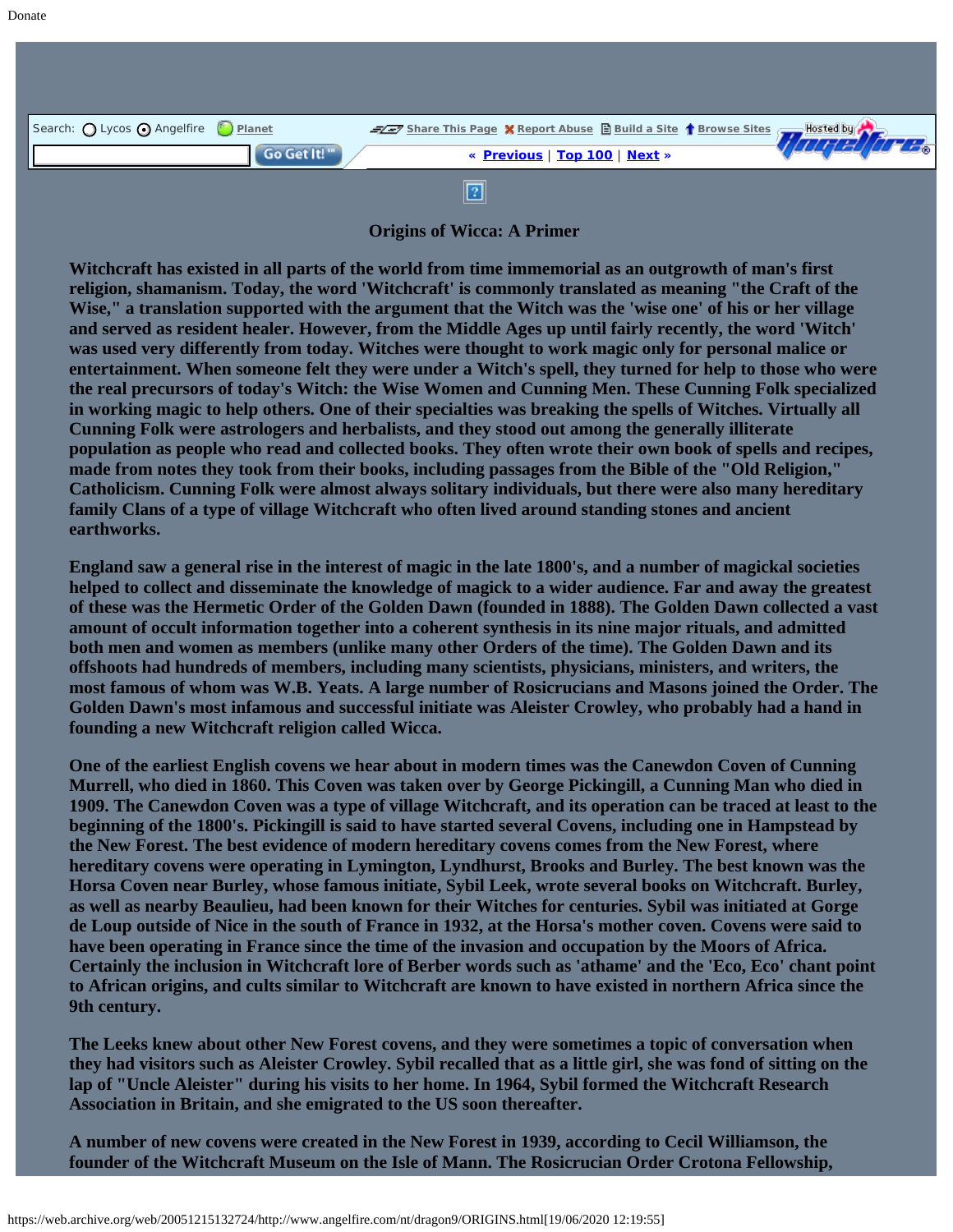**located in Christchurch, Hampshire by the New Forest was active in the late 1930's. One of the participants in the Witchcraft venture was a retired British civil servant who was also an amateur archeologist and author: Gerald Gardner. In 1938, Gerald Gardner moved to the Highcliffe area just south of the New Forest, and he soon joined the Crotona Fellowship. At a Fellowship Meet in 1939, Gardner met with Aleister Crowley, Cecil Williamson, Dorothy Clutterbuck and a number of local New Forest members. Williamson says that the group decided to form several Witchcraft covens, including one run by 'Old Dorothy' Clutterbuck. They were inspired in this undertaking by the 'Castle of Heroes,' the Irish magical group founded by W.B. Yeats and Maude Gonne. Their plan was to combine information on village Witchcraft from the hereditary covens in the New Forest with ceremonial magick. It was at Clutterbuck's covenstead at Highcliffe that Ms. Edith Woodford-Grimes (Dafo) initiated Gerald Gardner in early September of 1939. During World War II, Gardner continued studying Witchcraft with Dafo, who had studied with hereditary Witches. After the War he made contact with the man who helped set him on the course to creating the modern Witchcraft religion of Wicca: Aleister Crowley.**

## **[Maryland's New Forest Connection](https://web.archive.org/web/20051215132724/http://www.angelfire.com/nt/dragon9/CAMILLE.html)**

## **Gerald Gardner**

**According to Crowley's personal diary, he met with Gardner and Arnold Crowther on 01 May 1947, and Gardner immediately began making weekly visits to Crowley. The two men were both world-traveling adventurers with much in common, and Crowley's vastly superior magickal knowledge undoubtedly acted as a catalyst to Gardner. Gardner obtained from Crowley a charter to run the British branch of Crowley's Ordo Templi Orientis (OTO), a sex magick Order. Crowley made Gardner, who was a 3rd degree Freemason, a Fourth Degree OTO initiate, giving him authority to teach three degrees. Crowley felt that changes were needed in the OTO, and he urged Gardner to set up many small groups of initiates instead of centrally located main temples. When Crowley died in December, 1947, Gardner was in the United States conferring with Jack Parsons, the rocket scientist and OTO member.**

**Parsons was one of the founders of the Jet Propulsion Laboratory and inventor of the fuel that took the Apollo astronauts to the moon; in 1972, a crater on the dark side of the moon was named in his honor. Parsons had been deposed as acting Head of the Agape Lodge of the OTO in California (the only active OTO Lodge at the time) by Crowley. Parsons had neglected the Lodge because he and L. Ron Hubbard had been spending time in the desert invoking Babalon of the Stars to manifest in the flesh, as well as to send Parsons a Scarlet Woman. Shortly afterward, a beautiful young redhead named Marjorie Cameron showed up seeking to become a student. Parsons was very interested in the idea of Witchcraft, and had written about what he thought would be a coming [resurgence of Witchcraft](https://web.archive.org/web/20051215132724/http://www.angelfire.com/nt/dragon9/PARSONS.html) on several occasions. He had written instructions for creating a Thelemic Order based on paganism and Witchcraft, which he shared with Gardner.**

**Back in Britain, Gardner began working on a Witches' workbook he called Ye Bok of Ye Art Magical. Gardner 's Book contained material from the Key of Solomon, the Goetia, the Kaballah, Crowley's works and Witchcraft material he had received from Dafo. He had a system of three initiatory degrees. Attainment of the First Degree made one a Priest or Priestess; attainment of the Second Degree made one a High Priest (Magus) or High Priestess, and allowed initiates to hive off and start their own covens. The optional Third Degree was an OTO sex rite from Crowley's 'Gnostic Mass' designed to aid the Great Work of spiritual transformation. Gardner then set out to create his own coven. He published a fictionalized account of Witchcraft in his book, High Magic's Aid, giving some of the hereditary information he received from Dafo. Gardner joined the Five Acres Nudist Club at Bricket Wood, Hertfordshire, where he found some students and started teaching Witchcraft . He and Dafo bought a wooded lot next door and started holding meetings in an old chicken shed until he obtained a modern replica of a 'Witch's Cottage' from J.S.M. Ward's Abbey Folklore Museum and moved it onto his lot. Ward, seeking to avoid debt, moved to one of Gardner's properties in the West Indies.**

**By 1949, when Gardner participated in an OTO ritual with Kenneth Grant to invoke extraterrestrial entities using some of chaos magician A.O. Spare's methods, he had a working group of Witches with Dafo as his High Priestess. The magickal energy generated by these activities was the seed from which Wicca later grew.**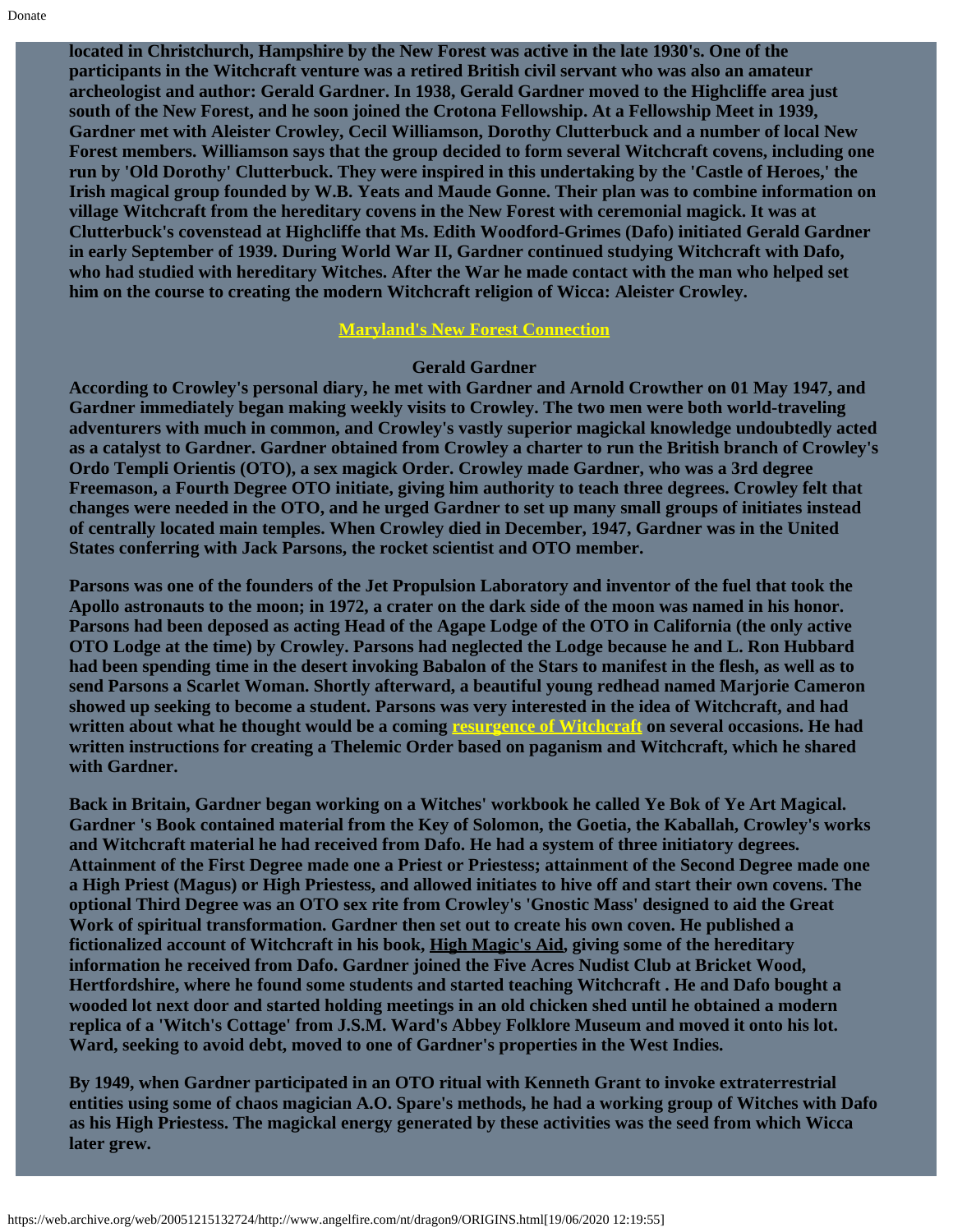**In Britain, what Witchcraft existed was still underground because it was against the law. Thanks to the Spiritualist Movement, this was soon to change. When the Central Association of Spiritualists had dissolved in 1883, the Rev. Stainton Moses resurrected it as the London Spiritualist Alliance in 1884. The group attracted such influential members as Sir Arthur Conan Doyle, who was president of the society in the 1920's. Spiritualists, whose medium-ship was affected by the law against Witchcraft, lobbied to have the law repealed. The British Parliament repealed the Witchcraft Act of 1735 in 1951.**

**In July of 1951, Cecil Williamson moved his Folklore Centre of Superstition and Witchcraft to an old mill at Castletown, Isle of Mann.**

**Williamson had studied Witchcraft for many years and was acquainted with a large number of village Wise Women and Cunning Men. Gardner moved to Castletown and became the resident Witch at the Centre, where he gave many interviews about Witchcraft.**

**Williamson worked with Gardner and other Witches there until too much conflict developed between Gardner and the other Witches. One point of contention was Gardner's insistence that two persons of the same sex should never work magic together because this could lead to homosexuality; he described homosexuals as being "cursed by the Goddess." Williamson sold his Isle of Mann Witchcraft Museum to Gardner in 1953 and moved out, eventually settling in Bocastle, Cornwall, where he opened another Witchcraft Museum.**

**Williamson retired in 1996 and turned over the Witchcraft Museum to Graham King and Liz Crow; he died in 1999.**

**In 1953, Gardner initiated Doreen Valiente, whom he had met over tea at Dafo's house. Gardner launched a publicity campaign to make the public aware that Witchcraft was still around. Dafo dropped out of Gardner's coven because she didn't like the publicity, and Doreen became his new High Priestess. At the Witchcraft Museum, Gardner exhibited his OTO charter from Crowley. The fact that Gardner's OTO charter was hand written by Gardner but signed by Crowley may have led some who saw both the charter and Gardner's magical workbook to believe that Crowley had written the Witches' workbook himself. Sometime after he started his coven, Gardner started using the term 'Book of Shadows' to refer to the Witches' workbook. Doreen didn't think Gardner's magical workbook was right for Witchcraft, so Gardner let her rewrite it. She changed Crowley's Scarlet Woman ("in whom all power is given"), a vessel for stellar forces, into the coven High Priestess who ruled the coven with its solar and lunar rituals. Doreen deleted much of the ceremonial magick, but left in Gardner's addition of scourging. She is best known for re-working Crowley's Charge of the Goddess using Leland's Aradia: Gospel of the Witches of Tuscany, and for her own work, the Witches Rune. Today, Doreen is credited with establishing the basic form of the Gardnerian Book of Shadows. In 1964, Doreen became president of the Witchcraft Research Association after its founder and first president, Sybil Leek, left England to live in the US.**

**In 1954, Gardner published Witchcraft Today, and started initiating new Witches and forming covens. Gardner used the Masonic term 'the Craft' to refer to his version of Witchcraft. He made only passing reference to having heard Dafo use the term 'Wica,' and he used the term in his published books to refer to hereditary Witches. The resurrection of the term and its widespread use today with the spelling 'Wicca' can be laid to those followers of Gardner, and the later Alexandrians, who started using the term to define their form of Witchcraft. Hereditary Witches spell Wica with only one 'c,' when they use it at all.**

**In addition to the hereditary Witches who worked with Cecil Williamson, there were others who disagreed with the Gardnerian way. One of these was Roy Bowers, who liked to call himself Bob Cochrane.**

**Bowers, a blacksmith with hereditary Witches in his own family, studied village witchcraft and added his own Druidic ideas to create his group, the [Clan of Tubal Cain.](https://web.archive.org/web/20051215132724/http://www.angelfire.com/nt/dragon9/BOWERS.html) After Bowers' death in 1966, his wife destroyed all of his private papers. Some of Bowers' followers merged his teachings with Plant Bran, a Welsh village Witchcraft spread by Ruth Wynn Owen. In the US, Witch Joe Wilson spread Bowers' work under the title '1734 Tradition.'**

**Gardner was called a fraud because he was claiming that his Book of Shadows was hereditary Witchcraft,**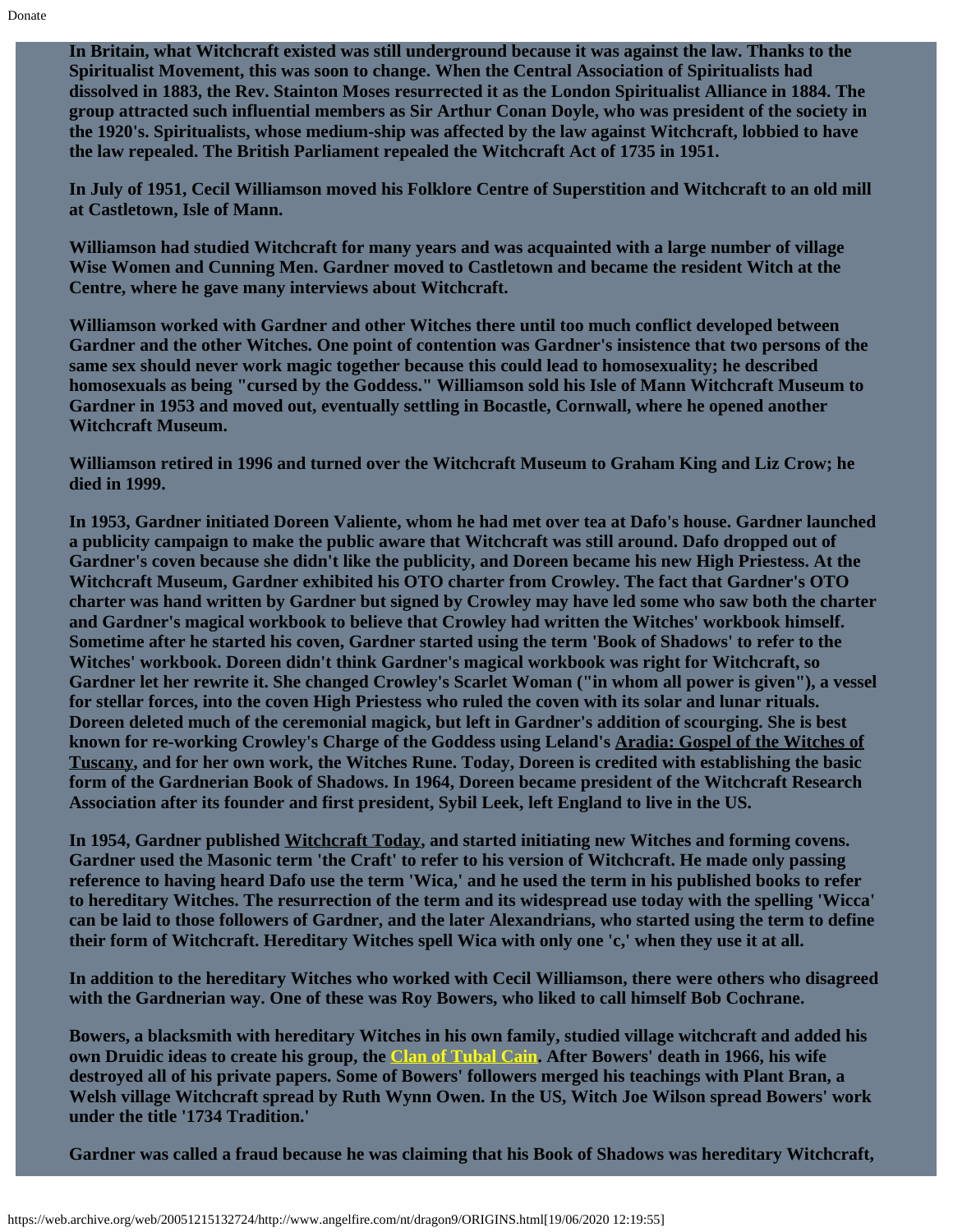**but it contained many things unknown to other Witches. Among other things, he invented the Law of Three and the Witches Rede. Gardner had added techniques of High Magick to the magic of hereditary Witches, and turned diverse secret teachings about magic into a unified religion for the masses that emphasized the erotic, with ritual nudity and sex. Gardner also knew and drew inspiration from anthropologist Margaret Murray and the poet Robert Graves, and insisted that his Witchcraft descended from an organized Witch cult from Medieval Times. Although hereditary Witches deny this and both Murray and Graves have been discredited by modern research, most Witches still quote them as proof of the antiquity of the religion of Witchcraft.**

**When Doreen Valiente objected to Gardner calling his Witchcraft hereditary and to his constant seeking of publicity, a parting of the ways was at hand. Doreen had suffered emotionally from the results of his early publicity, when the newspapers had accused him of practicing devil worship and black magic. The government even tapped their phones, and in 1955, she and Gardner destroyed many documents of their early work and contacts to prevent them falling into the hands of government investigators. The final straw for Doreen occurred when Gardner suddenly produced the 'Ardains,' a set of supposedly ancient Witchcraft laws that allowed him to replace the complaining Doreen with a younger High Priestess.**

**In 1957, Doreen, Ned Grove, and several of the older members of Gardner's coven left to seek real hereditary Witches who didn't court publicity. Gardner's coven maid, Dayonis, became his new High Priestess, and those who had left took up with Roy Bowers. According to Doreen Valiente, who would never again identify herself as a follower of Gardner, Roy Bowers coined the term 'Gardnerians' to refer derisively to the followers of Gerald Gardner. Bowers believed Gardner was damaging Witchcraft by popularizing it, and he characterized the Gardnerians as lacking real magical knowledge or power. When Bowers declared he was going to undertake a holy war against the Gardnerians to protect traditional Witchcraft, Doreen decided it was time to leave and start her own coven.**

**In 1960, Gardner initiated Eleanor (Rae) Bone and started the Whitecroft line of Witches. In 1961, he initiated Pat Crowther (Thelema) and started the Sheffield lines of Witches. Gardner, described by one of his coveners as "an old man in a hurry," took to initiating as many persons as he could. In 1962, Gardner initiated a French woman named Monique Wilson (Olwen) he had met in the French West Indies, and she became his last High Priestess. She was much younger than Gardner, and was euphemistically referred to as his "niece."**

**Gerald Gardner died at sea in 1964 at the age of 80, while returning from a visit to one of his covens in Lebanon. He is buried at Tunis. Monique took over running his coven and his museum on the Isle of Mann. In 1971, she sold the Witchcraft Museum to the Ripley Museum in the U.S. and moved to Spain. This was precipitated by the government trying to take her daughter after a local newspaper accused her of practicing black magic, and other Gardnerian Witches turning against her after she stated she was going to undertake Gardner's secret Fourth Degree. The Witches' Mill Coven has disappeared, the Mill itself having been turned into apartments, but the Bricket Wood Coven still exists in England today.**

**Alex Sanders, a Gemini with Scorpio rising, was initiated into Gardnerian Wicca on 09 March 1963 by Medea of the Derbyshire Gardnerian Coven. Medea also initiated Sylvia Tatham and raised Patricia Kopanski to the Second Degree. Patricia Crowther had refused to raise Kopanski to the Second Degree in her Sheffield Coven, so Pat left. When Medea's husband suddenly died, she closed her Coven and left the area, leaving Pat, Alex and Sylvia without a Coven or a complete BOS. They started their own Coven in Manchester, with Pat as HPS, Alex as acting HP and Sylvia as Maid. After Sylvia received her Second and Third Degree Initiations from Scotty Wilson (Loric) at Gardner's Witches' Mill Coven, she initiated Alex to the Third Degree, and brought a complete BOS from the Witches' Mill. Pat left the Coven when Alex refused to marry her, and Sylvia became the HPS. After Sylvia left for New Zealand and the Coven dissolved, Alex formed a new coven with Paul King and Maxine Morris in late 1964. Sanders made Maxine, a redhead who dyed her hair blonde, his HPS and later married her. In 1967, Sanders moved his coven from Manchester to London, and he went out of his way to conceal his early Witchcraft experiences.**

**Alex reversed some of the reforms of Doreen Valiente, making the God and Goddess once again equal, adding Kabbalistic ceremonial magick, and changing the coven emphasis from group activity to individual magical development. Sanders proved to be just as passionate about promoting "the Craft" as Gardner,**